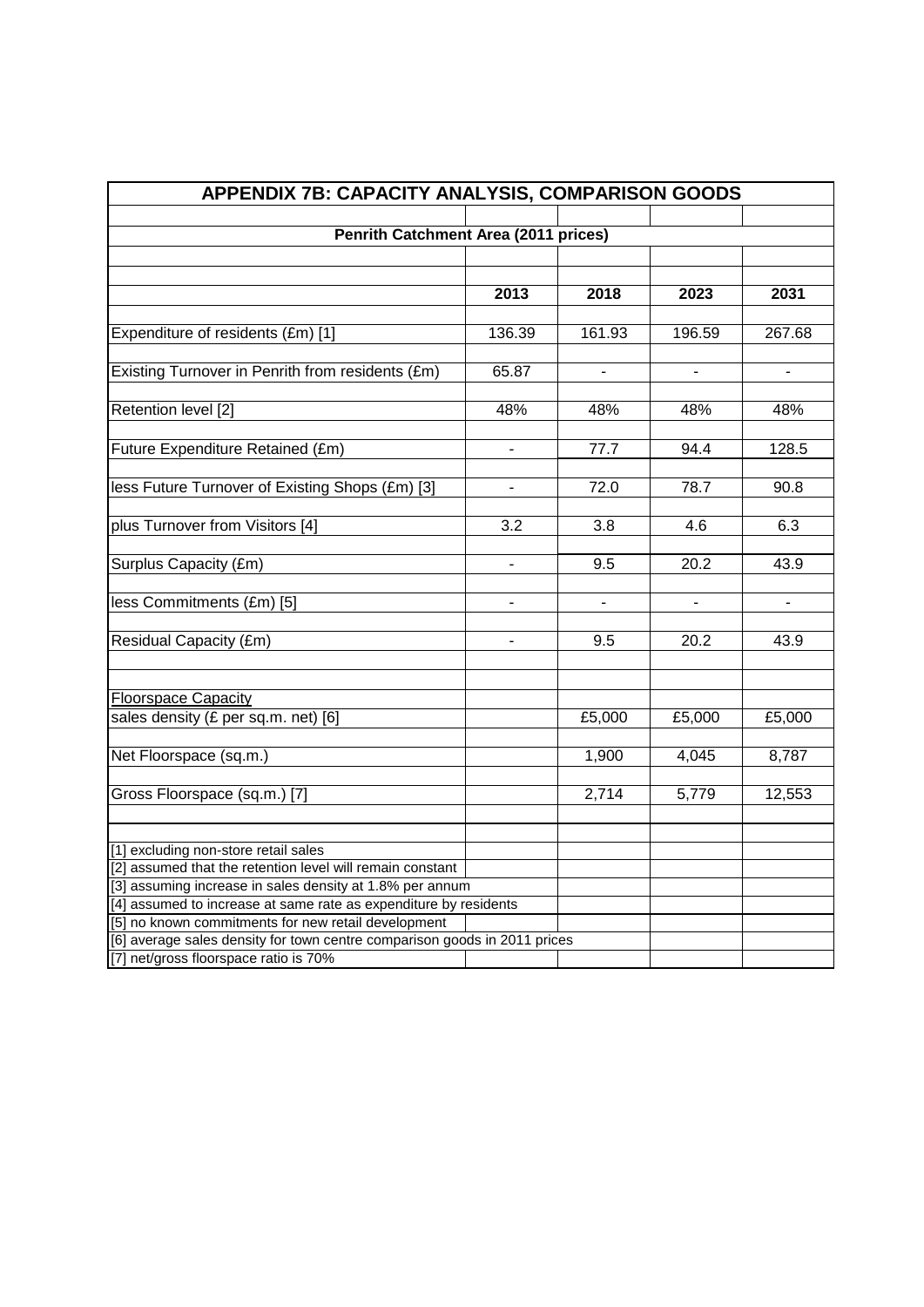| APPENDIX 7B: CAPACITY ANALYSIS, COMPARISON GOODS                          |                          |                |                          |                          |  |
|---------------------------------------------------------------------------|--------------------------|----------------|--------------------------|--------------------------|--|
| <b>Alston Catchment Area (2011 prices)</b>                                |                          |                |                          |                          |  |
|                                                                           |                          |                |                          |                          |  |
|                                                                           |                          |                |                          |                          |  |
|                                                                           | 2013                     | 2018           | 2023                     | 2031                     |  |
|                                                                           |                          |                |                          |                          |  |
| Expenditure of residents (£m) [1]                                         | 22.50                    | 26.72          | 32.45                    | 44.18                    |  |
| Existing Turnover in Alston from residents (£m)                           | 0.55                     | $\blacksquare$ | $\blacksquare$           | $\overline{\phantom{a}}$ |  |
|                                                                           |                          |                |                          |                          |  |
| Retention level [2]                                                       | 2%                       | 2%             | 2%                       | 2%                       |  |
| Future Expenditure Retained (£m)                                          |                          | 0.5            | 0.6                      | 0.9                      |  |
| less Future Turnover of Existing Shops (£m) [3]                           | -                        | 0.6            | 0.7                      | 0.8                      |  |
|                                                                           |                          |                |                          |                          |  |
| plus Turnover from Visitors [4]                                           | 0.1                      | 0.2            | 0.2                      | 0.3                      |  |
| Surplus Capacity (£m)                                                     | $\blacksquare$           | 0.1            | 0.2                      | 0.4                      |  |
|                                                                           |                          |                |                          |                          |  |
| less Commitments (£m) [5]                                                 | $\overline{\phantom{a}}$ | $\overline{a}$ | $\overline{\phantom{a}}$ | $\overline{\phantom{0}}$ |  |
|                                                                           |                          |                |                          |                          |  |
| Residual Capacity (£m)                                                    |                          | 0.1            | 0.2                      | 0.4                      |  |
| <b>Floorspace Capacity</b>                                                |                          |                |                          |                          |  |
| sales density (£ per sq.m. net) [6]                                       |                          | £5,000         | £5,000                   | £5,000                   |  |
|                                                                           |                          |                |                          |                          |  |
| Net Floorspace (sq.m.)                                                    |                          | 20             | 39                       | 80                       |  |
| Gross Floorspace (sq.m.) [7]                                              |                          | 28             | 55                       | 114                      |  |
|                                                                           |                          |                |                          |                          |  |
| [1] excluding non-store retail sales                                      |                          |                |                          |                          |  |
| [2] assumed that the retention level will remain constant                 |                          |                |                          |                          |  |
| [3] assuming increase in sales density at 1.8% per annum                  |                          |                |                          |                          |  |
| [4] assumed to increase at same rate as expenditure by residents          |                          |                |                          |                          |  |
| [5] no known commitments for new retail development                       |                          |                |                          |                          |  |
| [6] average sales density for town centre comparison goods in 2011 prices |                          |                |                          |                          |  |
| [7] net/gross floorspace ratio is 70%                                     |                          |                |                          |                          |  |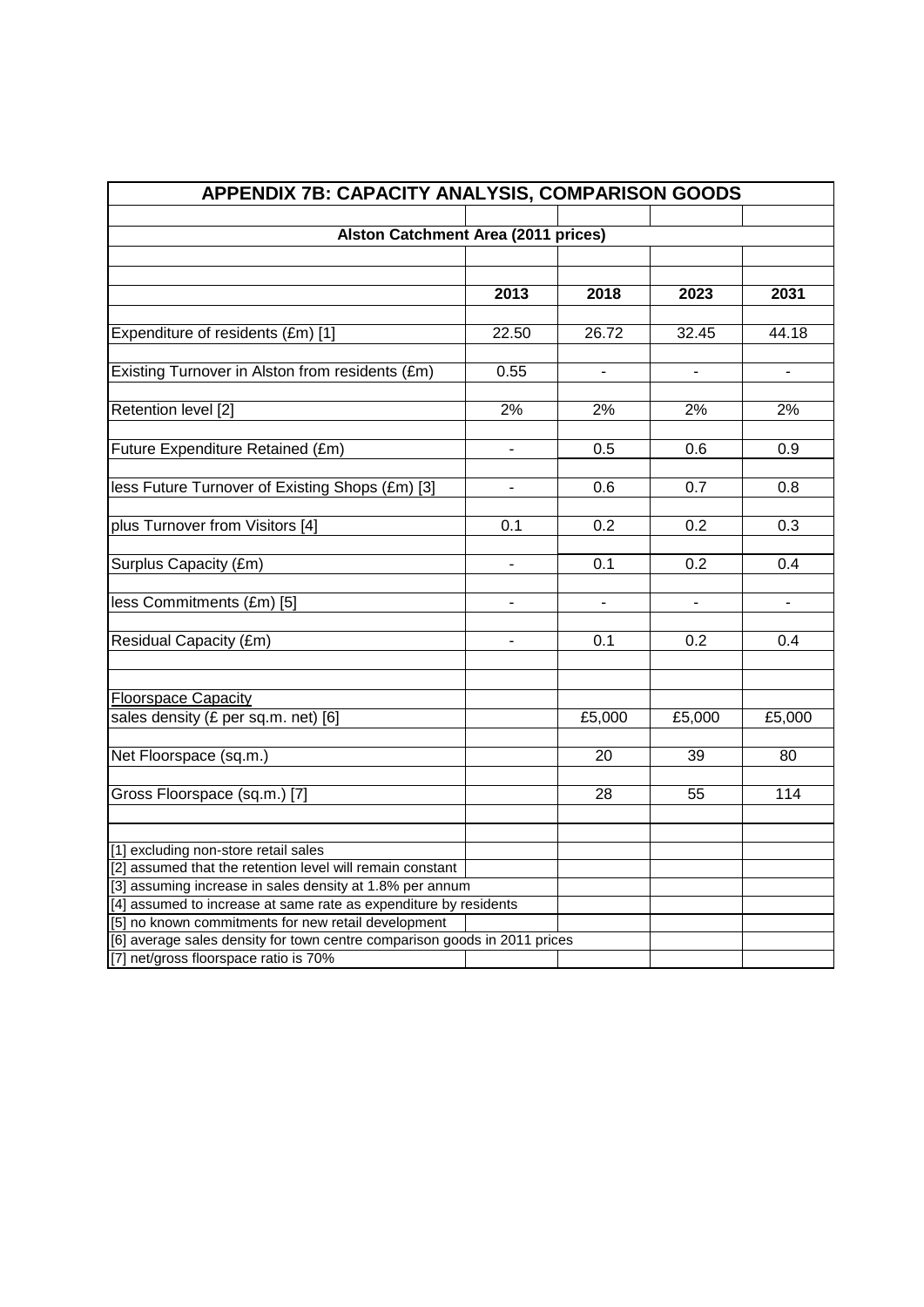| APPENDIX 7B: CAPACITY ANALYSIS, COMPARISON GOODS                          |                |                          |                          |                |  |
|---------------------------------------------------------------------------|----------------|--------------------------|--------------------------|----------------|--|
|                                                                           |                |                          |                          |                |  |
| <b>Appleby Catchment Area (2011 prices)</b>                               |                |                          |                          |                |  |
|                                                                           |                |                          |                          |                |  |
|                                                                           |                |                          |                          |                |  |
|                                                                           | 2013           | 2018                     | 2023                     | 2031           |  |
|                                                                           |                |                          |                          |                |  |
| Expenditure of residents (£m) [1]                                         | 17.46          | 20.74                    | 25.19                    | 31.29          |  |
|                                                                           | 4.50           |                          |                          |                |  |
| Existing Turnover in Appleby from residents (£m)                          |                | $\blacksquare$           | $\blacksquare$           | $\blacksquare$ |  |
| Retention level [2]                                                       | 26%            | 26%                      | 26%                      | 26%            |  |
|                                                                           |                |                          |                          |                |  |
| Future Expenditure Retained (£m)                                          |                | 5.4                      | 6.5                      | 8.1            |  |
|                                                                           |                |                          |                          |                |  |
| less Future Turnover of Existing Shops (£m) [3]                           | -              | 4.9                      | 5.4                      | 6.2            |  |
|                                                                           |                |                          |                          |                |  |
| plus Turnover from Visitors [4]                                           | 1.2            | 1.4                      | 1.7                      | 2.1            |  |
|                                                                           |                |                          |                          |                |  |
| Surplus Capacity (£m)                                                     | ÷.             | 1.9                      | 2.8                      | 4.0            |  |
|                                                                           |                |                          |                          |                |  |
| less Commitments (£m) [5]                                                 | $\overline{a}$ | $\overline{\phantom{a}}$ | $\overline{\phantom{a}}$ | $\overline{a}$ |  |
|                                                                           |                |                          |                          |                |  |
| Residual Capacity (£m)                                                    |                | 1.9                      | 2.8                      | 4.0            |  |
|                                                                           |                |                          |                          |                |  |
|                                                                           |                |                          |                          |                |  |
| <b>Floorspace Capacity</b>                                                |                |                          |                          |                |  |
| sales density (£ per sq.m. net) [6]                                       |                | £5,000                   | £5,000                   | £5,000         |  |
|                                                                           |                |                          |                          |                |  |
| Net Floorspace (sq.m.)                                                    |                | 370                      | 569                      | 802            |  |
|                                                                           |                |                          |                          |                |  |
| Gross Floorspace (sq.m.) [7]                                              |                | 529                      | 813                      | 1,146          |  |
|                                                                           |                |                          |                          |                |  |
| [1] excluding non-store retail sales                                      |                |                          |                          |                |  |
| [2] assumed that the retention level will remain constant                 |                |                          |                          |                |  |
| [3] assuming increase in sales density at 1.8% per annum                  |                |                          |                          |                |  |
| [4] assumed to increase at same rate as expenditure by residents          |                |                          |                          |                |  |
| [5] no known commitments for new retail development                       |                |                          |                          |                |  |
| [6] average sales density for town centre comparison goods in 2011 prices |                |                          |                          |                |  |
| [7] net/gross floorspace ratio is 70%                                     |                |                          |                          |                |  |